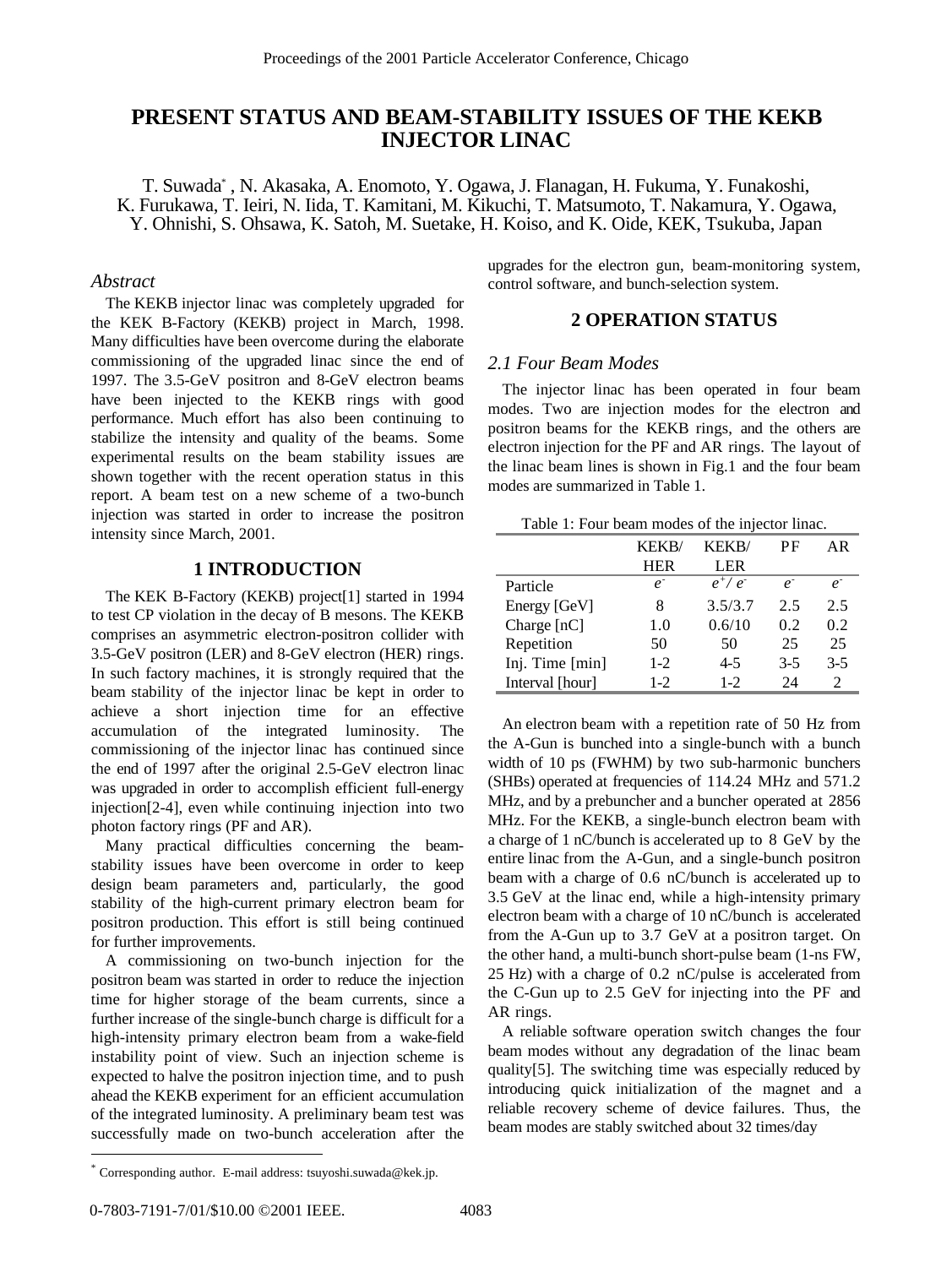

Figure 1: Layout of the KEKB injector linac.

for the KEKB injections, and one and 24 times/day for the PF and AR rings, respectively.

# *2.2 KEKB Operation*

Electron and positron beams, with a charge of 0.8 and 0.4 nC/bunch, respectively, are transported at the end of the beam transport line (BT). Beam injection rates of 1.8 and 4 mA/s were recently accomplished with a repetition rate of 50 Hz for the LER and HER rings, respectively. Such stable high injection rates were realized by dedicated beam and rf feedback systems[5], and daily monitoring of the optics matching and beam emittances by wire scanners, and fine injection tuning. Especially the energy spread of the high-intensity primary electron beam is checked before every physics run. Typical beam parameters are summarized in Table 2.

Table 2: Typical beam parameters for the KEKB injection. The symbol "\*" shows the parameters measured at the end of the linac. Subscripts 1), 2) and 3) depict the parameters at the positron target, at the center of the J-arc line, and at the end of the sector B (*E*=1.7 GeV), respectively.

|                                                                                       | $e^{\cdot \omega}$ BT | $e^{\dagger}$ @ BT | $e^+e^+$      |
|---------------------------------------------------------------------------------------|-----------------------|--------------------|---------------|
| Energy [GeV]                                                                          | 8.0                   | 3.5                | $37^{1}$      |
| Charge $[nC]$                                                                         | $0.8/1*$              | $0.4/0.6^*$        | $8.0^{1}$     |
| $\Delta E/E$ [% @ 1 $\sigma$ ]                                                        | 0.05                  | 0.15               | $(1, 5^2)$    |
| $\gamma \varepsilon_{\mathbf{x}} / \gamma \varepsilon_{\mathbf{y}}$ [mm@ 1 $\sigma$ ] | 0.31/0.31             | 2.4/2.0            | $3.5/1.8^{3}$ |
| <b>Injection Rate</b>                                                                 | 4                     | 1.8                |               |
| [mA/s]@50 Hz                                                                          | $( > 95\%)$           | $(>95\%)$          |               |

# *2.3 Operation Statistics*

The total operation time was 7566 hours in FY 2000, which was greatly pushed up due to full KEKB operation. The net beam-injection times for the KEKB and the photon factory rings, were 1504 and 293 hours with a loss time of less than 1%. An injection availability of the linac greater than 99% for the four beam modes was accomplished.

# **3 BEAM STABILITY ISSUES**

### *3.1 Control of the Gun Beam*

The control and monitoring system were reported elsewhere[6] in detail. The present stability of the gun beam is briefly summarized here.

The electron gun is operated at a high voltage of 200 kV with a repetition rate of 50 Hz. It was found that under the typical operation condition the temperature rise is about 10°C at the load resistance until the gun becomes stable, which corresponds to a high-voltage variation of 1.5%. A slow software feedback system was adapted in order to keep the high voltage constant. The variation of the high voltage is within 0.05% by this feedback, corresponding to a gun-beam timing of less than 1 ps, which is measured at a wall-current monitor installed after the gun. It is also important to keep the grid-pulse timing constant, because the variation of this timing causes a different bunch shape of the beam at a different rf phase. A software feedback system is stably operated in order to keep the grid-pulse timing within 20 ps by synchronizing the timing with a reference rf wave of 571.2 MHz. The phase and amplitude for the two SHBs are always monitored using the pickup rf signals from the cavities relative to the 2856-MHz accelerating rf wave by a fast sampling oscilloscope. The results show that the variations of the phase are less than 0.5 and 1 degree for SHB1 and SHB2, respectively, and the variation of the amplitude is about 1% for both the SHBs at a time scale of one week, which satisfy the stable beam transmission rate above 90% at the end of the buncher.

#### *3.2 Beam Trajectory Jitter Analysis*

The beam trajectory jitter quantitatively represents the beam stability concerning the transverse wake-field effect and unexpected failures for hardware devices. An application software [7] recording the beam trajectory jitter was made using data from all beam-position monitors (BPMs). The stability of the positron beam was analized based on a beam trajectory jitter measurement. The trajectory jitter measured at the BPM location is distributed on a phase space, which area can be defined as